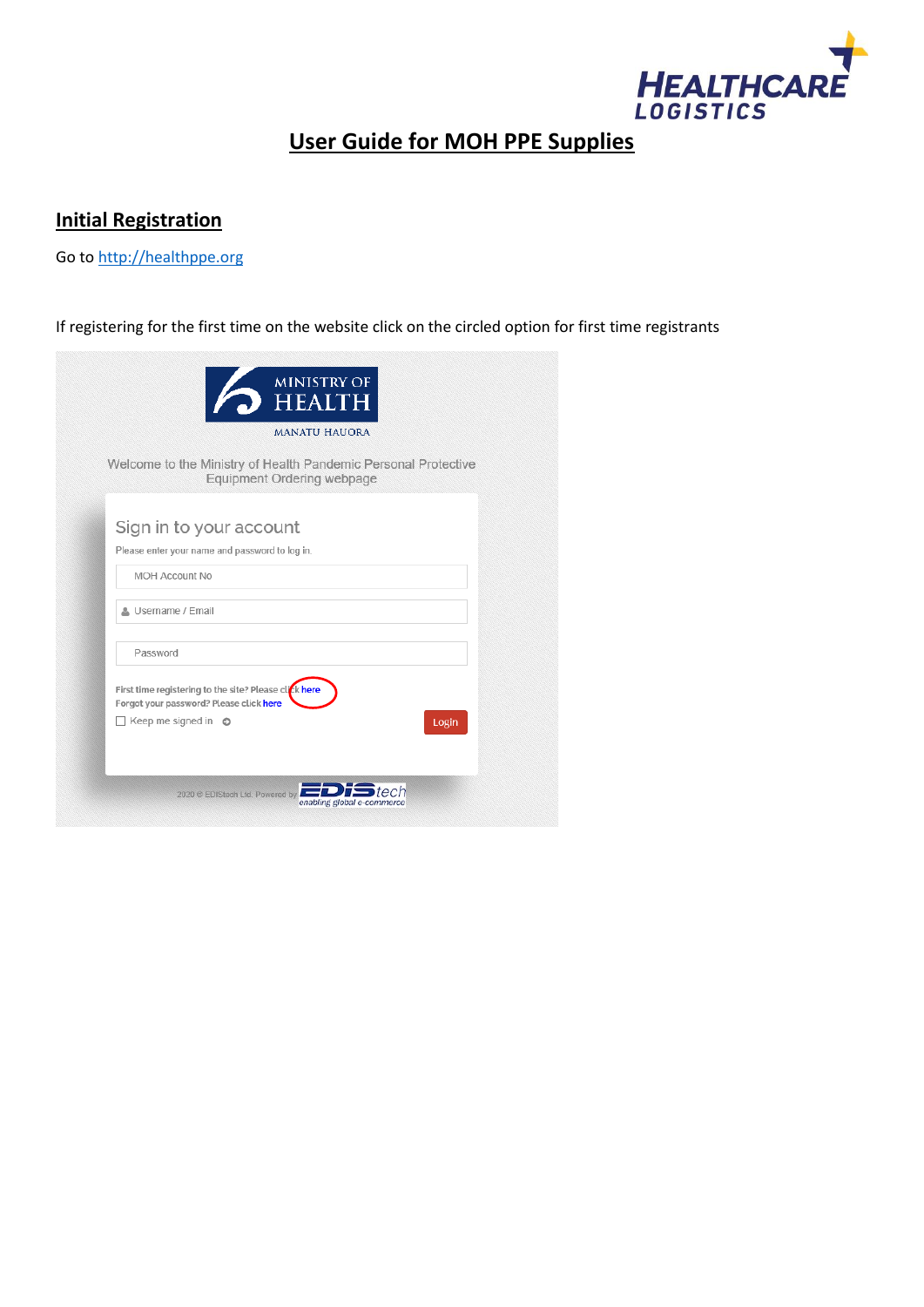| <b>HEALTH</b><br><b>MANATU HAUORA</b>                                                        |                                        |
|----------------------------------------------------------------------------------------------|----------------------------------------|
| Welcome to the Ministry of Health Pandemic Personal Protective<br>Equipment Ordering webpage |                                        |
| New User Registration<br>Enter your Company Details below for registration.                  |                                        |
| <b>■ MOH Account No</b>                                                                      | Use the account number provided by HCL |
| Username                                                                                     | Create your own username               |
| € Phone Number                                                                               | Provide your phone number              |
| eMail Address                                                                                | Enter your email address               |
| Confirm eMail Address                                                                        |                                        |
| <b>Back</b><br>Save                                                                          |                                        |
|                                                                                              |                                        |

Click Save.

You will then be sent an email to verify your email address. Click on the link in that email to verify.

Another email will be generated with a temporary initial password. You may use this to log-in and update the password to your own. **However, at this stage, there will be NO products visible yet to you. (the website is refreshed 2-3 times throughout the day for the products to appear for you to order.)** 

#### **PLACING AN ORDER**

Upon logging in, this is the screen. Click on *Place Order*

|                                                   | $\frac{1}{2}$ HEATTH          |                                                                                         | <b>F</b> | MOHUser ~ |
|---------------------------------------------------|-------------------------------|-----------------------------------------------------------------------------------------|----------|-----------|
|                                                   | Dashboard                     |                                                                                         |          |           |
| $\widehat{\mathfrak{w}}$                          | Dashboard <sub>overview</sub> |                                                                                         |          |           |
| 関                                                 |                               |                                                                                         |          |           |
| $\begin{array}{c} \square \\ \square \end{array}$ |                               |                                                                                         |          |           |
| l a                                               | Place Order<br>$\boxed{1}$    | Order History<br>H)                                                                     |          |           |
| $\overline{c}$                                    | Place new order               | View past, placed and parked orders. Re-Order placed orders and complete park<br>orders |          |           |
| $\bullet$                                         |                               |                                                                                         |          |           |

A page with items that are approved for you will then be visible. Please enter quantity required.

On the Notes column are details on the unit of measure.

E.g. carton of 2 bottles. If requiring 6 bottles, then place as quantity 3.

This means 3 cartons of 2 bottles will be shipped, totalling 6 bottles of sanitiser.